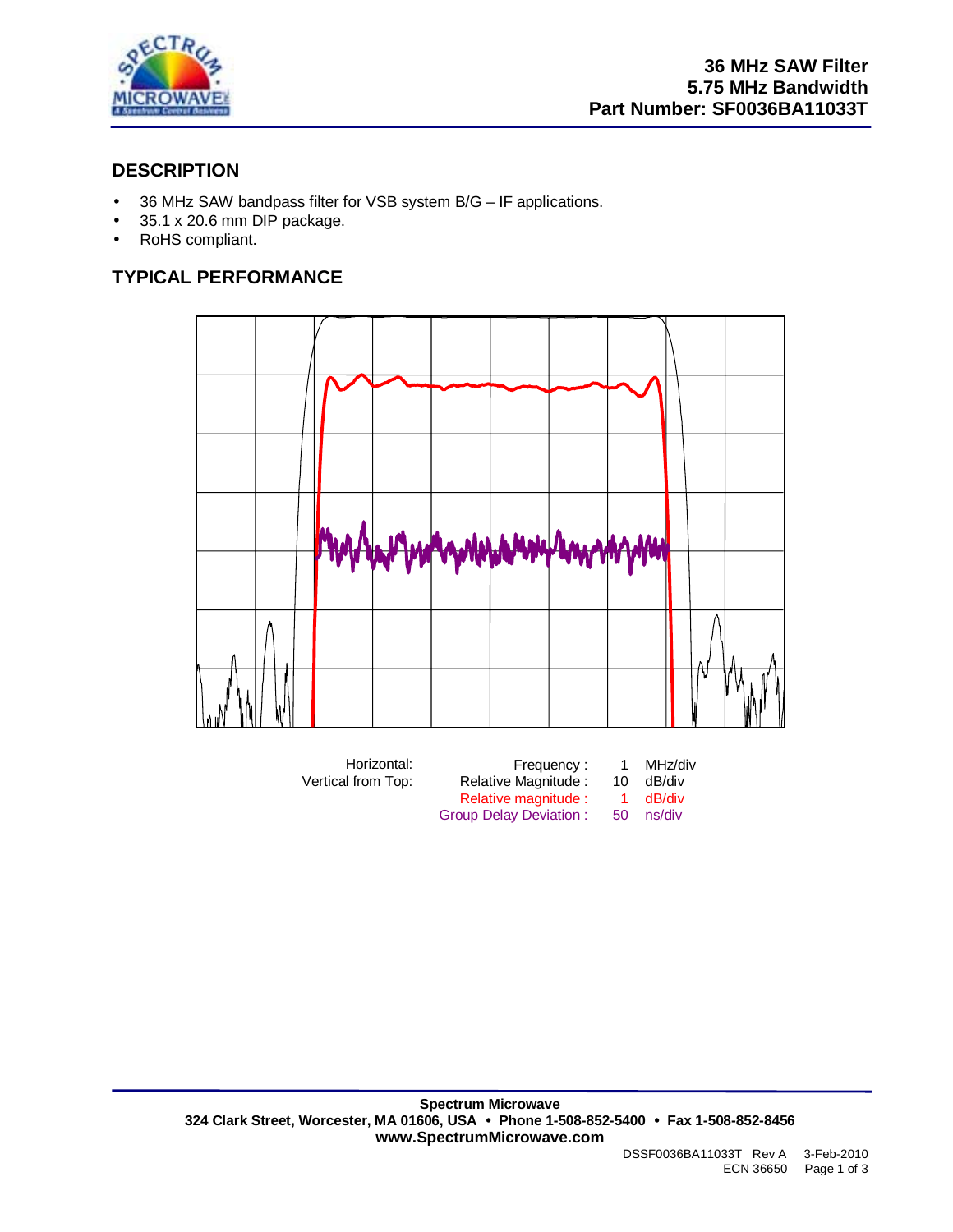

## **SPECIFICATION**

| <b>Parameter</b>                            | Min   | <b>Typ</b>                     | <b>Max</b> | <b>Units</b> |
|---------------------------------------------|-------|--------------------------------|------------|--------------|
| F_visual                                    |       | 38.9                           |            | <b>MHz</b>   |
| F_color                                     |       | 34.5                           |            | <b>MHz</b>   |
| F audio                                     |       | 33.4                           |            | <b>MHz</b>   |
| Center Frequency (Fc, nominal) <sup>1</sup> |       | 36                             |            | <b>MHz</b>   |
| <b>Insertion Loss</b>                       |       | 27.5                           | 29         | dB           |
| 1 dB Lower Band Edge                        |       | 33.75                          | 33.9       | <b>MHz</b>   |
| 1 dB Upper Band Edge                        | 39.65 | 39.75                          |            | <b>MHz</b>   |
| Passband Ripple (34.0 to 39.4 MHz)          |       | 0.3                            | 0.5        | dB p-p       |
| Phase Deviation (33.9 to 39.65 MHz)         |       | 3                              | 5          | deg p-p      |
| Group Delay Ripple (33.9 to 39.65 MHz)      |       | 40                             | 50         | ns p-p       |
| Rejection (20 to 32 MHz)                    | 50    | 55                             |            | dB           |
| Rejection at 33.4 MHz                       | 40    | 45                             |            | dB           |
| Rejection at 40.15 MHz                      | 40    | 45                             |            | dB           |
| Rejection (40.4 to 55 MHz)                  | 50    | 55                             |            | dB           |
| 2T K Factor                                 |       | 0.5                            |            | %            |
| <b>Pulse to Bar Ratio</b>                   |       | 1.5                            | ۰          | %            |
| Absolute Delay                              |       | 4.5                            | ۰          | <b>us</b>    |
| <b>Ambient Temperature (Tref)</b>           | 37    | 40                             | 43         | $\circ$ C    |
| Source/Load Impedance                       |       | 50                             |            | Ω            |
| <b>Substrate Material</b>                   |       | Pyro-free 128° Lithium Niobate |            |              |

Notes: 1. Average of lower & upper 3 dB frequencies.

2. Typical change of filter frequency response with temperature is  $\Delta f = (T-T_{ref})^*Tc^*Fc$ , in ppm.

# **MAXIMUM RATINGS**

| Parameter                                              | Min   |     | Max                      |        |
|--------------------------------------------------------|-------|-----|--------------------------|--------|
| Storage Temperature Range                              | $-40$ | 40  | 85                       | $\sim$ |
| Temperature Coefficient of Frequency (Tc) <sup>2</sup> | -     | -80 | $\overline{\phantom{0}}$ | bpm/ ∟ |
| Input Power Level                                      |       |     | 10                       | dBm    |

# **MATCHING CIRCUIT**



Note: External matching components are not required.

**Spectrum Microwave 324 Clark Street, Worcester, MA 01606, USA** • **Phone 1-508-852-5400** • **Fax 1-508-852-8456 www.SpectrumMicrowave.com**